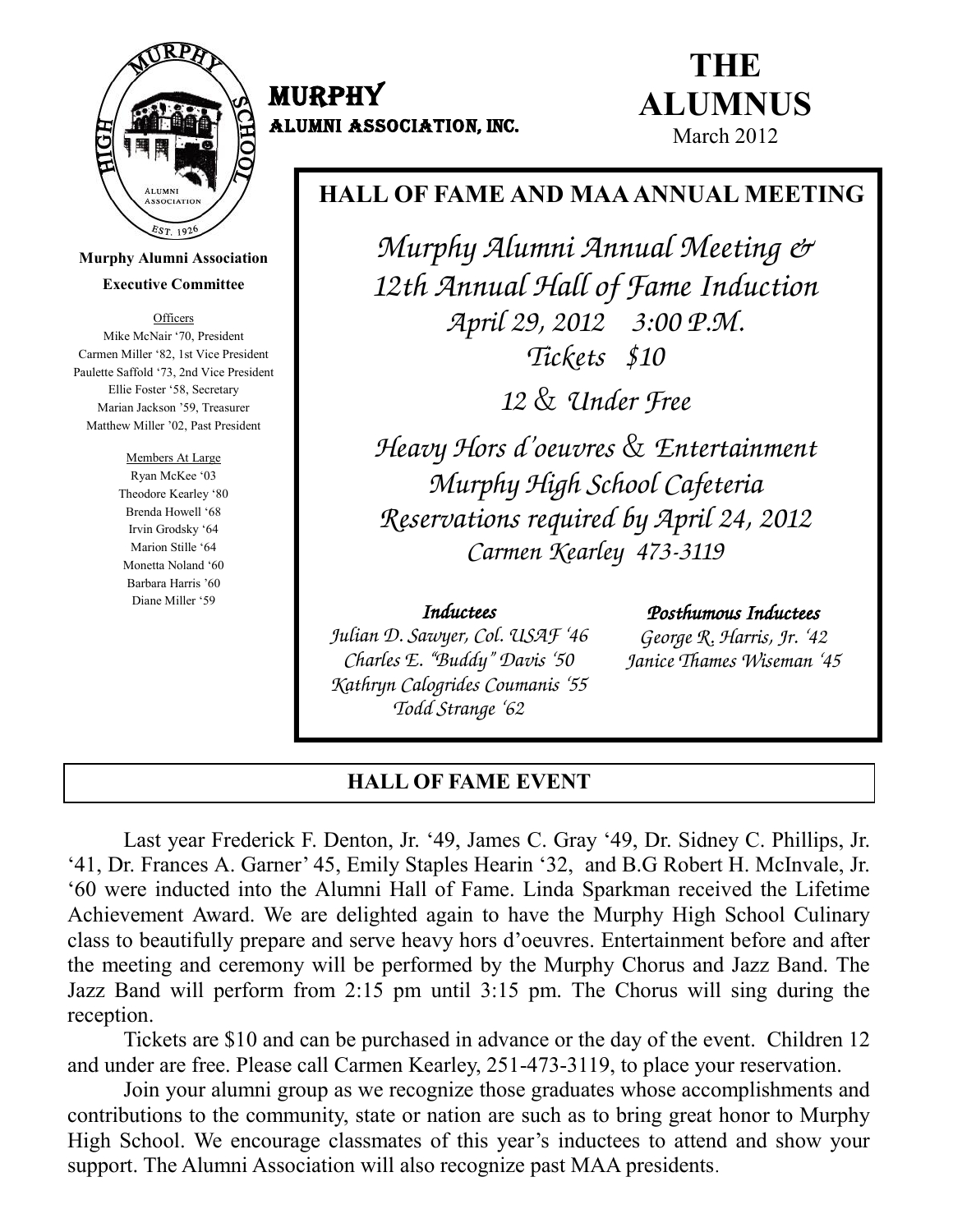#### **ALUMNI EVENTS**

#### **Class of '42**

April 25, 2012, 11:00 am, Semi-annual luncheon at Via Senior Citizens Center, 1717 Dauphin St. Contact: Gwendolyn Coan Carey, 251-661-4703

#### **Class of '45**

April 5, 2012, 10:30 A.M., Buffet Lunch, Oliver's Restaurant in the Admiral Semmes Hotel, Contact: Bob McLeod, 251-928-0099; Dick Havron, 251-342-7589

#### **Class of '47**

Luncheon: March 20, 2012, Tuesday, 11:30 at Red Lobster, 3941 Airport Blvd. (251-342-1660) Luncheons are every other month on the third Tuesday. Contact: Ina Shaw: 251-414-1418 Dick Allen: *dickallen63@comcast.net*

#### **Class of '49**

Quarterly luncheon, March 23, 2012 Felix's Fish Camp, 11:30 a.m. Contact Charlie Green, 251-626-7357, *diwindsong@bellsouth.net*

#### **Class of '51**

Semi-annual luncheon: March 17, 2012, O'Charley's at I-65 Service Rd, 11:30 am. Contact: Connie Vickery McClelland, *mcclelland1@gmail.com*; Beth Cannon Holsonback, *beth@holsonback.net*, 251-626- 3044 or Ruby Caro Brill, 251-989-2244

#### **Class of '52**

60th Reunion, April 20-22, 2012, Hampton Inn on Royal St. on Friday; Bienville Club Luncheon on Sat., Contact: Bob Burton, 251-928-6311; Martha Jane Mayes Shoulders, 251-476-4989

#### **Class of '55**

Quarterly luncheon, April 28, 2012, 11:30 am., Felix's Fish Camp, Contact: Iris Lundy Anderson 251-479-3510

#### **Class of '59**

Monthly luncheon March 30, 2012, 12:30 –3:00 P.M., The Harbor Lady Cruise, \$25 includes lunch. Deadline is March 26. Contact: Diane Miller, (770) 634-0562 cell, *millerdianed@bellsouth.net*

**Class of '60** Birthday Bash Reunion, March 24, 2012, Carnival (Mardi Gras) Museum, 6:30 pm, Buffet, drinks, & tour-\$15. Casual attire. Contact Barbara Harris at 251-342-9677 or web site: murphy1960.com

#### **MEMBERSHIP RENEWAL**

Each of our newsletters contains a membership form in hopes that it will be passed on to future members. Membership Fees are due in January but some may have joined during the year. In the future please remit your dues close to the January deadline to expedite the treasurer's work. Our primary source of funds for projects such as Carlen House, wrought iron fencing, sidewalks, the panther statue, outside lighting, landscaping, trees, the electrical work on the courtyard fountain and this Newsletter is from your DUES. Please solicit others to join and participate! Thanks to those who have already mailed your membership dues.

# **ALUMNI ASSOCIATION BOARD OFFICERS**

The following people have been nominated as 2012-13 MAA officers:

> President: Carmen Kearley 1st Vice President: Ryan McKee 2nd Vice President: Sonya Sullivan Treasurer: Theodore Kearley Secretary: Diane Miller

The Nominating Committee will accept names from the floor at the annual meeting, April 29. President Mike McNair will summarize the past year's projects and announce future projects.

# **ALUMNI GARDEN**

Board member Ryan McKee with the assistance of Guy Miller verified that all electrical wiring to the eight lights in the garden were intact. The bulbs and ballasts were replaced as recommended. Since Mercury Vapor Bulbs were banned in 2008, the fixtures were fitted with Metal Halide bulbs and new globes were purchased and installed. Old bricks were replaced and new memorial bricks added according to Diane Miller.

**Class of '62** 50th Anniversary Reunion will be held April 20-21, 2012 at the Mobile Marriott Hotel.

For more information contact: Lois Rohmer Smith, 251-666-4029, *smitty3344@bellsouth.net* Jackie Steadman Elder, 251-661-9524, *jerryelder@att.net*

**Class of 1970** "Mobile Mix of High Schools"—Murphy, Shaw, Davidson, McGill/Toolen, UMS, Wright—Reunion, March 17, 2012 at Oak Hollow Farm in Fairhope, AL, 6:30 p.m.-10:30 p.m., \$50, buffet, karaoke & disc jockey. Reservation deadline: February 28. Contact: Saijee Ryals MHS, 214-729-3767; Debbie Richards SHAW, 251-895-7146; Jimmy Lyon DHS, 251-366-5966; Tim Avinger McGill/Toolen, 832-516-3519.

**Class of '77** 35th Reunion, April 14, 2012 at Tacky Jack's on the Causeway. Contact Douglas B. Kearley, 251-473-7553; dbkearley@aol.com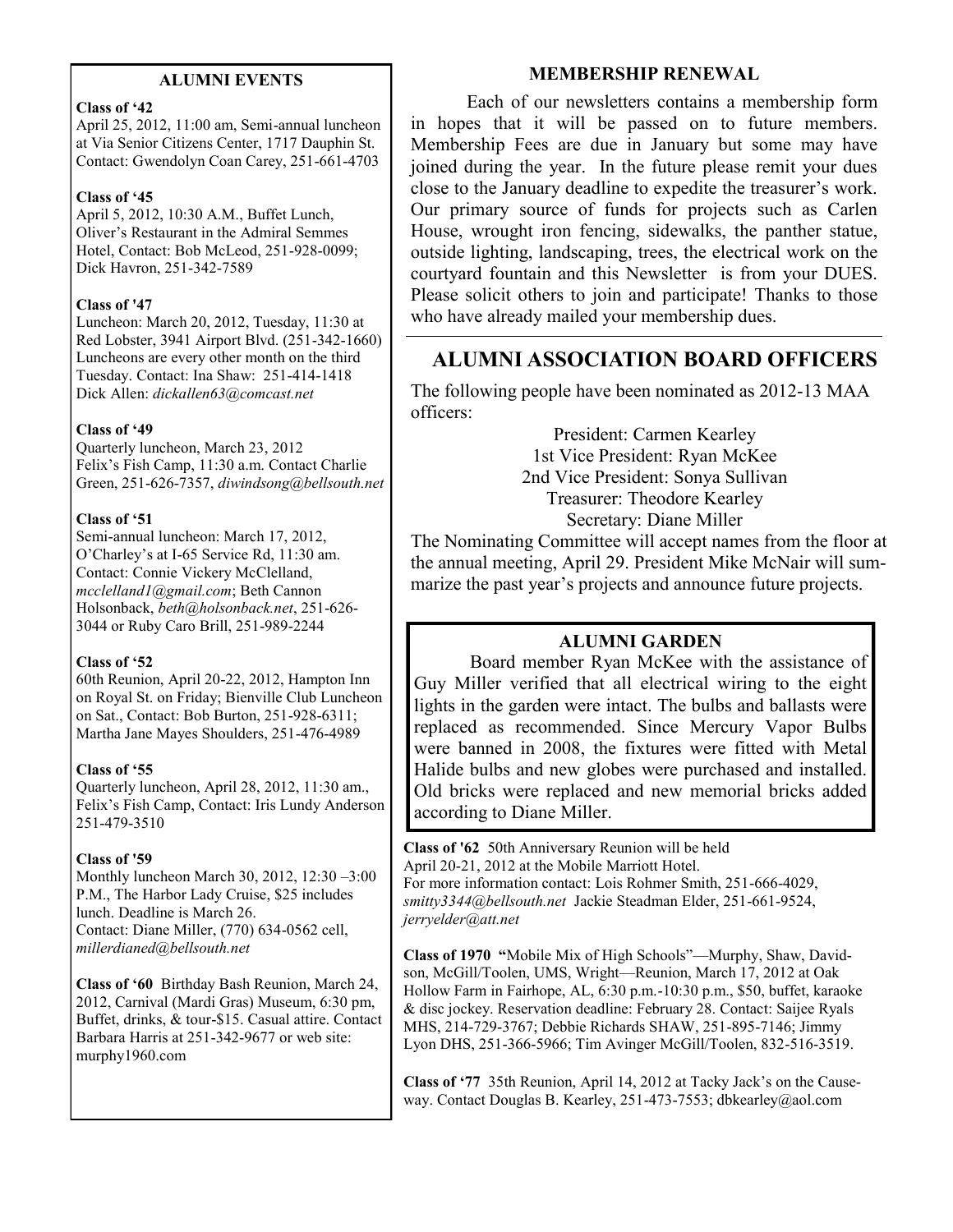

**Mighty Marching Panthers Parade in Ireland**

This St. Patrick's Day, Murphy High School's band will celebrate with a performance in a parade in Killarney, Ireland.

"We have done the St. Patrick's parade in Dublin twice, in 2000 and 2004," said Murphy band director Stan Chapman. "We opted to do a parade in a smaller town this time to give the students a better perspective of a traditional Irish small town. Dublin is a wonderful international city, but we thought that we would try for a different perspective this time."

The group of 127 students and chaperones will leave for Ireland on March 12 and will return to Mobile on March 20.

Over the last two years the group has raised \$250,000 through multiple fundraisers such as Murphy football program ads, poinsettia sales, and a gift wrap booth at the mall, along with corporate donations.

In addition to performances in Dublin and Killarney, the band's itinerary includes visits to the Blarney stone, a horse farm, the port city of Cobh, and participation in a caileigh, a traditional dance.

―A previous principal at Murphy pointed out that there are many important parts of education that do not happen in a classroom. Travel is one of them," said Chapman. "It gives a student an unprecedented chance to broaden their horizons, observe different cultures, and realize that there are other ways of living life than the way we do it. An added bonus is that, as a performing groups, you get these incredible experiences of making music in new and different places." By Christie Lovvorn, Press-Register Correspondent.

**Please email future Alumni Class Events for the newsletter to www.romonet1@comcast.net**

### **MURPHY HAPPENINGS**

#### **April 3**—Fine Arts Gala

The drama, chorus, dance company, jazz band and string ensemble will present "An Evening of Jazz" in the Murphy High School auditorium at 7:00 pm. Tickets are \$15 and will include a reception catered by the Culinary Arts department. The Jazz Band and String Ensemble will be providing some mood music.

#### **May 9**—Murphy Chorus

The FREE event will be in the Murphy High School auditorium at 7:00 pm.

# **ENGRAVED PLAQUES**

Committee member, Diane Miller is making an inventory of the Murphy Auditorium Plaques. If your name is missing from the list please contact Diane:770-634-0562 cell, *millerdianed@bellsouth.net.*

Memory Col. Glen Barlow '47 Mar Berkhout Mollie Briskman '02 Larry E. Bush '56 June Kroutter Campbell '49 Bess Coleman '92 Marilyn Sayra Dees '41 Chester Feagan '47 Jason P. Ferguson '02 Johnnie R. Gibson (2) Anne E. Hollis '40 Charles Jonathan Hollis, M.D. '46 Wilma Hannah Lott '51 Memory of Margaret Benson Ludlow '60 (4) Anna Mandeville/Inge Class of '51/Sr. Sponsor '86-'99 Phyllis & Franklin McDonald (7) Michael McNair '70 Emily Bell McNally '41 Matthew S. Metcalf '49 Phyllis Fly Metcalf '48 Mobile Gas (2) Charlotte Moody/David Moody '49, '55 (1) Murphy Junior Historic Society Jim "Gate" Nelson, Ann Gonzales Nelson '45 (1) Sara Fly Shuster '51 Frances A. Sibley/Murphy's Best/Love MLMH '59 Alvin T. Simmons/Faculty '64-'84 Linda S. Sparkman/Principal '87-'95 Summit Detailing/Sylvia Sawyer Largay '51 Honor of Class of 1954/Anna S. Tisdale Connie Sandley Waiswilows '77 Honor of David Walthall '94 Honor of Claiborne Walthall '98 Honor of Carolyn Walthall '67 Charles Weston, Carol Weston (1) Dr. Benjamin Buford Williams '42

#### PLAQUES TO BE ENGRAVED

James Bodiford (2 - waiting on info) Shirley J. Hays '52 Mary Irma Jackson Sheehy Bryant Westerfield Sheehy Memory of Terry A. Traczewitz '67 Lambert Waltman '38